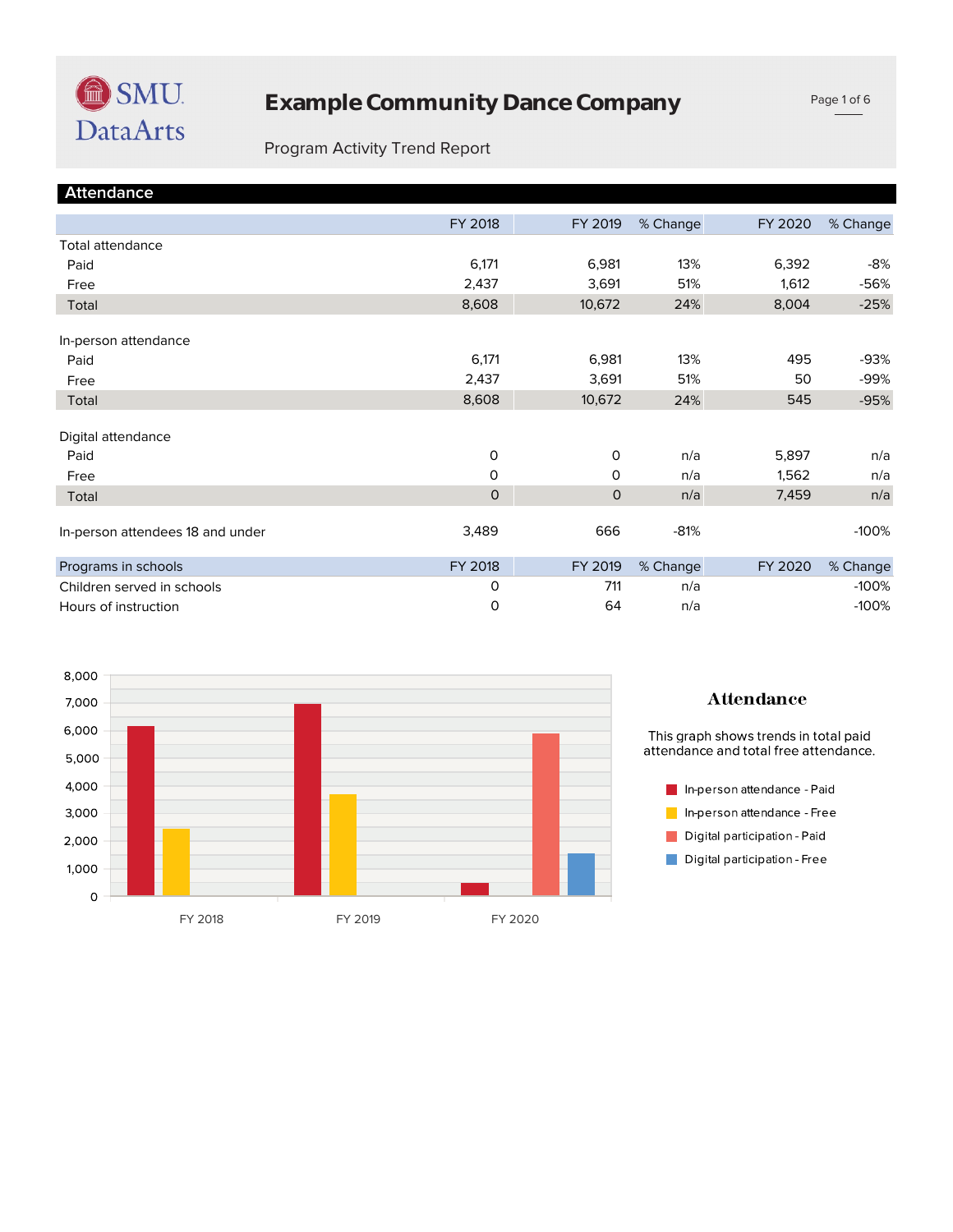# Program Activity Trend Report

### **Memberships & Subscriptions**

| Membership                                    |              |                                                                                  |              |                                               |         |          |  |
|-----------------------------------------------|--------------|----------------------------------------------------------------------------------|--------------|-----------------------------------------------|---------|----------|--|
|                                               | FY 2018      |                                                                                  | FY 2019      | % Change                                      | FY 2020 | % Change |  |
| Membership fees -- individuals                | \$0          |                                                                                  | \$0          | n/a                                           |         | n/a      |  |
| Membership fees -- organizations              | \$0          |                                                                                  | \$0          | n/a                                           |         | n/a      |  |
|                                               |              |                                                                                  |              |                                               |         |          |  |
|                                               |              | FY 2018                                                                          |              | FY 2019                                       | FY 2020 |          |  |
|                                               |              | # Members Renewal Rate                                                           |              | # Members Renewal Rate # Members Renewal Rate |         |          |  |
| Members -- individuals                        | 0            | 0%                                                                               | $\Omega$     | 0%                                            |         |          |  |
| Members -- organizations                      | $\mathsf{O}$ | 0%                                                                               | $\mathsf{O}$ | 0%                                            |         |          |  |
|                                               |              |                                                                                  |              |                                               |         |          |  |
|                                               |              | FY 2018                                                                          |              | FY 2019                                       |         | FY 2020  |  |
|                                               | Low          | High                                                                             | Low          | High                                          | Low     | High     |  |
| Individual membership package prices          | \$0          | \$0                                                                              | \$0          | \$0                                           |         |          |  |
| Individual membership ticket/admission prices | \$0          | \$0                                                                              | \$0          | \$0                                           |         |          |  |
|                                               |              |                                                                                  |              |                                               |         |          |  |
| Organization membership package prices        | \$0          | \$0                                                                              | \$0          | \$0                                           |         |          |  |
| Organization membership ticket/admission      |              |                                                                                  |              |                                               |         |          |  |
| prices                                        | \$0          | \$0                                                                              | \$0          | \$0                                           |         |          |  |
| Subscriptions                                 |              |                                                                                  |              |                                               |         |          |  |
|                                               | FY 2018      |                                                                                  | FY 2019      | % Change                                      | FY 2020 | % Change |  |
| Subscription revenue                          | \$0          |                                                                                  | \$0          | n/a                                           |         | n/a      |  |
|                                               |              |                                                                                  |              |                                               |         |          |  |
|                                               |              | FY 2018                                                                          | FY 2019      |                                               | FY 2020 |          |  |
|                                               |              | # Subscribers Renewal Rate # Subscribers Renewal Rate # Subscribers Renewal Rate |              |                                               |         |          |  |
| <b>Subscribers</b>                            | $\mathsf{O}$ | 0%                                                                               | $\mathsf{O}$ | 0%                                            |         |          |  |
|                                               |              |                                                                                  |              |                                               |         |          |  |
|                                               |              |                                                                                  |              |                                               |         |          |  |

|                                      | FY 2018 |      | FY 2019 |      | FY 2020 |      |
|--------------------------------------|---------|------|---------|------|---------|------|
|                                      | Low     | Hiah | Low     | Hiah | Low     | High |
| Subscription package prices          | \$0     | \$0  | \$0     | \$0  |         |      |
| Subscription ticket/admission prices | \$0     | \$0  | \$0     | \$0  |         |      |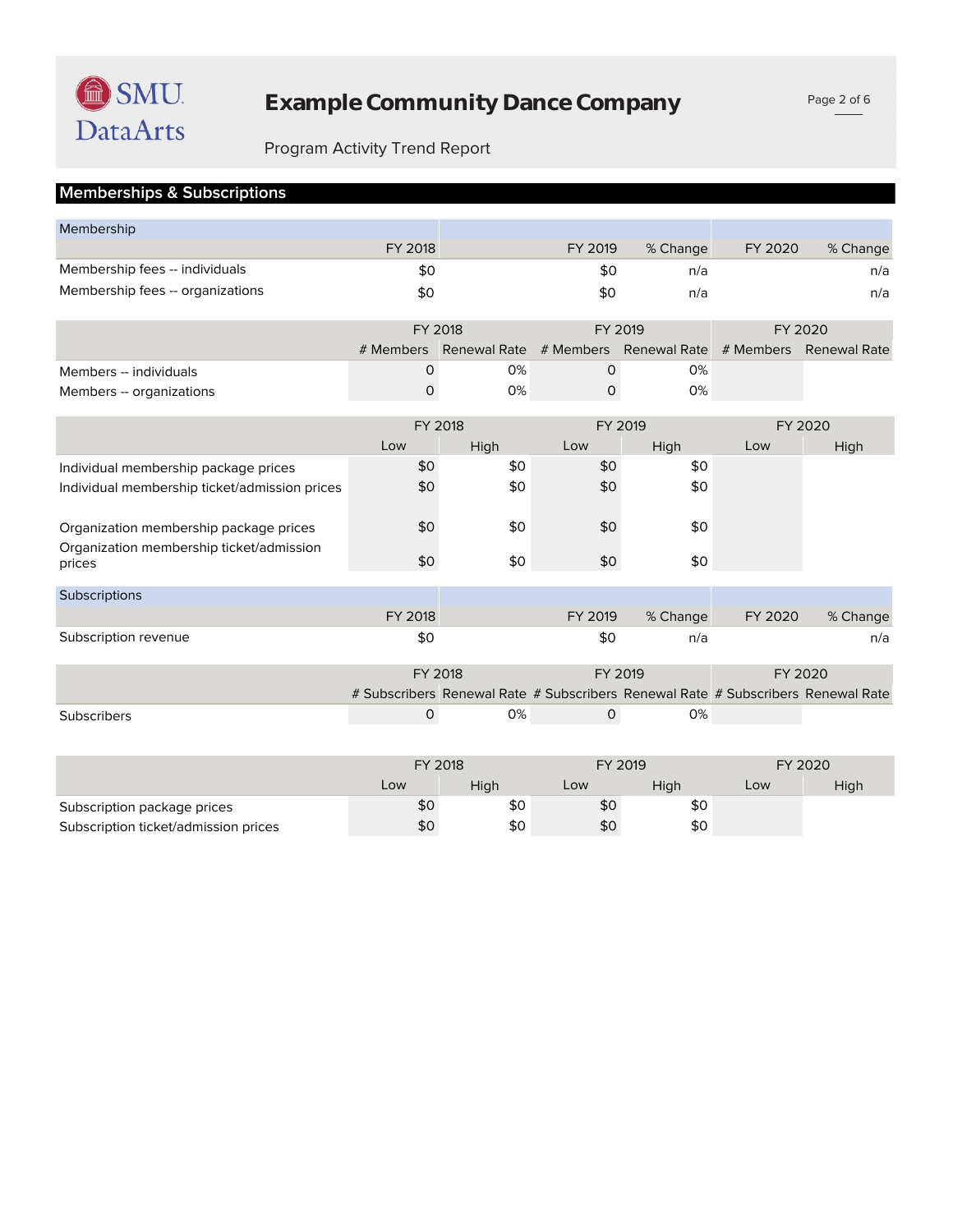

#### Program Activity Trend Report

### **Program Activity**

| In-person activity                              | FY 2018                      |                         | FY 2019                      |                       | FY 2020                      |                         |  |
|-------------------------------------------------|------------------------------|-------------------------|------------------------------|-----------------------|------------------------------|-------------------------|--|
|                                                 | <b>Distinct</b><br>offerings | $#$ of times<br>offered | <b>Distinct</b><br>offerings | # of times<br>offered | <b>Distinct</b><br>offerings | $#$ of times<br>offered |  |
| Productions (self-produced)                     | 3                            | 16                      | 4                            | 15                    |                              |                         |  |
| Productions (presented)                         | 0                            | $\Omega$                | $\Omega$                     | 0                     |                              |                         |  |
| Classes/assemblies/other<br>programs in schools | 0                            | 0                       | 3                            | 3                     |                              |                         |  |
| Classes/workshops (outside of<br>schools)       | 9                            | 25                      | 10                           | 175                   | 2                            | 15                      |  |
| Field trips/school visits                       | 0                            | $\mathbf 0$             | 0                            | 0                     |                              |                         |  |
| Guided tours                                    | 0                            | $\mathbf 0$             | 0                            | O                     |                              |                         |  |
| Lectures                                        | 2                            | $\overline{2}$          | 2                            | 6                     |                              |                         |  |
| Permanent exhibitions                           | 0                            |                         | 0                            |                       |                              |                         |  |
| Temporary exhibitions                           | 0                            |                         | 0                            |                       |                              |                         |  |
| Traveling exhibitions (hosted)                  | 0                            |                         | 0                            |                       |                              |                         |  |
| Films screened                                  | 0                            | $\mathbf 0$             | 0                            | $\mathbf 0$           |                              |                         |  |
| Festivals/conferences                           | $\Omega$                     | $\circ$                 | $\Omega$                     | $\circ$               | $\mathbf 0$                  |                         |  |
| Readings/workshops (developing<br>works)        | 4                            | 4                       | $\Omega$                     | $\mathbf 0$           |                              |                         |  |
| Community programs (not included<br>above)      | 0                            | 0                       | $\Omega$                     | 0                     |                              |                         |  |
| Additional programs not listed<br>above         | 0                            | 0                       | 0                            | 0                     | 0                            | 0                       |  |

*program lines. NOTE: Data entered prior to 2021 combines information about physical and digital programs. It has been included in the physical*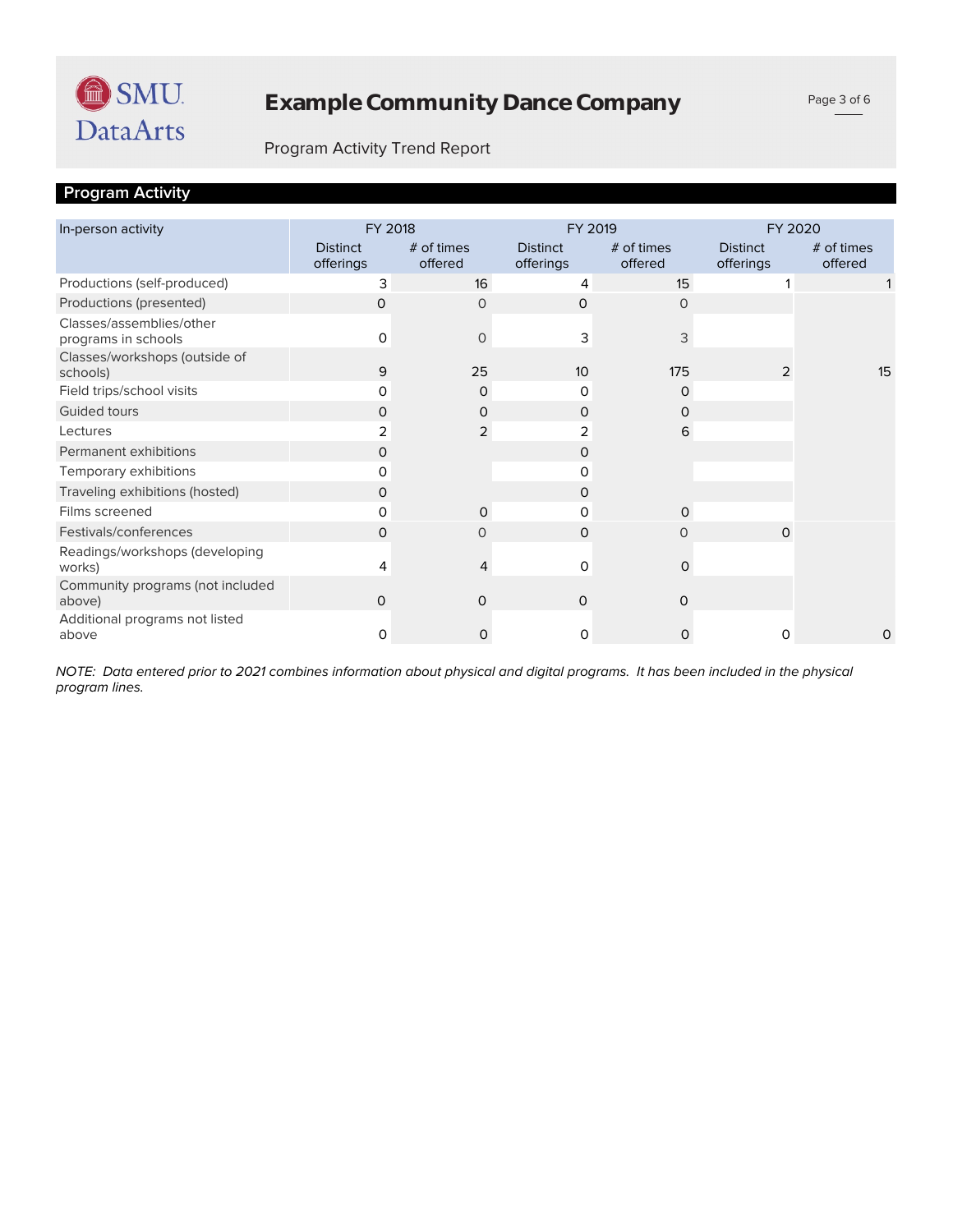

Page 4 of 6

#### Program Activity Trend Report

## **Program Activity**

| Digital activity                                |                              | FY 2018                         |               |                              | FY 2019                         |               |                              | FY 2020                         |                 |
|-------------------------------------------------|------------------------------|---------------------------------|---------------|------------------------------|---------------------------------|---------------|------------------------------|---------------------------------|-----------------|
|                                                 | <b>Distinct</b><br>offerings | # times<br>digitally<br>offered | On-<br>demand | <b>Distinct</b><br>offerings | # times<br>digitally<br>offered | On-<br>demand | <b>Distinct</b><br>offerings | # times<br>digitally<br>offered | $On-$<br>demand |
| Productions (self-produced)                     | 0                            | $\circ$                         | 0             | 0                            | 0                               | $\circ$       | 2                            | $\overline{2}$                  | 2               |
| Productions (presented)                         | 0                            | 0                               | $\circ$       | $\mathbf 0$                  | 0                               | $\circ$       |                              |                                 |                 |
| Classes/assemblies/other<br>programs in schools | $\circ$                      | $\mathbf 0$                     | $\mathbf 0$   | $\mathcal{O}$                | $\mathbf 0$                     | $\circ$       |                              |                                 |                 |
| Classes/workshops (outside of<br>schools)       | 0                            | 0                               | $\circ$       | $\circ$                      | $\circ$                         | $\circ$       | 9                            | 200                             |                 |
| Field trips/school visits                       | 0                            | $\circ$                         | $\mathbf 0$   | 0                            | $\circ$                         | $\Omega$      |                              |                                 |                 |
| <b>Guided tours</b>                             | 0                            | 0                               | $\circ$       | 0                            | 0                               | $\circ$       |                              |                                 |                 |
| Lectures                                        | 0                            | 0                               | $\mathbf 0$   | 0                            | $\mathbf 0$                     | $\Omega$      |                              |                                 |                 |
| Permanent exhibitions                           |                              |                                 | $\circ$       |                              |                                 | $\circ$       |                              |                                 |                 |
| Temporary exhibitions                           |                              |                                 | $\Omega$      |                              |                                 | 0             |                              |                                 |                 |
| Traveling exhibitions (hosted)                  |                              |                                 | $\circ$       |                              |                                 | $\circ$       |                              |                                 |                 |
| Films screened                                  | 0                            | 0                               | 0             | 0                            | 0                               | $\Omega$      |                              |                                 |                 |
| <b>Broadcast productions</b>                    | 0                            | 0                               | $\mathbf 0$   | $\mathbf 0$                  | $\mathbf 0$                     | $\circ$       |                              |                                 |                 |
| Festivals/conferences                           | 0                            | $\circ$                         | 0             | 0                            | $\circ$                         | 0             |                              |                                 |                 |
| Readings/workshops (developing<br>works)        | 0                            | $\mathbf 0$                     | $\circ$       | $\circ$                      | $\mathbf 0$                     | $\circ$       |                              |                                 |                 |
| Community programs (not included<br>above)      | 0                            | $\mathbf 0$                     | 0             | $\mathbf 0$                  | $\mathsf{O}\xspace$             | $\circ$       |                              |                                 |                 |
| Additional programs not listed<br>above         | 0                            | $\circ$                         | 0             | $\circ$                      | $\circ$                         | 0             |                              |                                 |                 |

*program lines. NOTE: Data entered prior to 2021 combines information about physical and digital programs. It has been included in the physical* 

| Digital activity financials | FY 2018   |                                                | FY 2019   |                                                | FY 2020   |                                                |  |
|-----------------------------|-----------|------------------------------------------------|-----------|------------------------------------------------|-----------|------------------------------------------------|--|
|                             | Total     | Associated with<br>digital program<br>delivery | Total     | Associated with<br>digital program<br>delivery | Total     | Associated with<br>digital program<br>delivery |  |
| Earned revenue              | \$137,029 | \$0                                            | \$166,124 | \$0                                            | \$105,757 |                                                |  |
| Contributed revenue         | \$162,939 | \$0                                            | \$119,674 | \$0                                            | \$137.281 |                                                |  |
| Operating expense           | \$290,273 | \$0                                            | \$250,817 | \$0                                            | \$211,307 |                                                |  |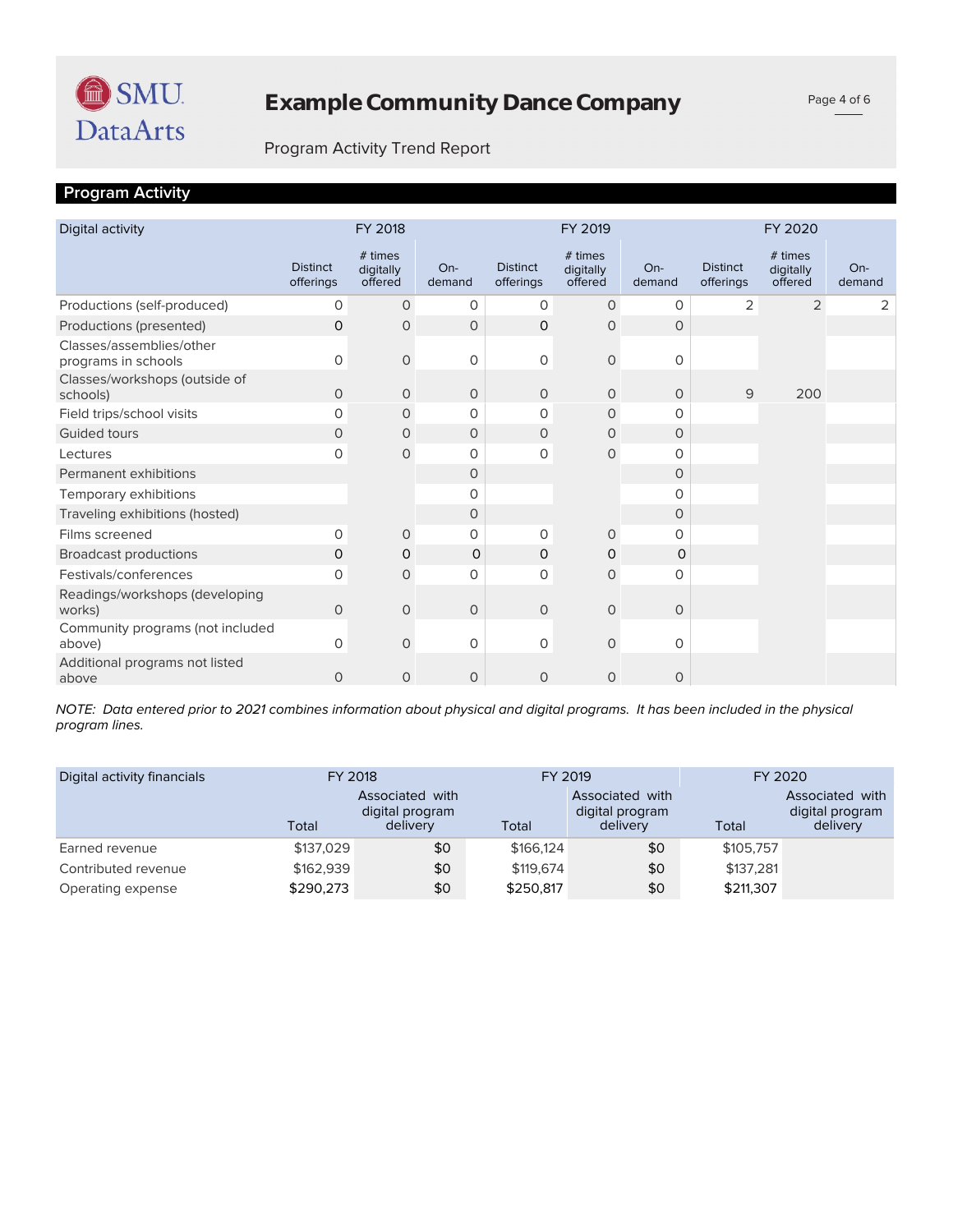

# **Example Community Dance Company**

Page 5 of 6

#### Program Activity Trend Report

| <b>Program Activity</b>                           |              |              |                  |                  |
|---------------------------------------------------|--------------|--------------|------------------|------------------|
|                                                   | FY 2018      |              | FY 2019 % Change | FY 2020 % Change |
| Fiscally sponsored projects                       | $\Omega$     | $\Omega$     | n/a              | n/a              |
| Amount distributed to fiscally sponsored projects | \$0          | \$0          | n/a              | n/a              |
| Residencies                                       | 15           | 13           | $-13%$           | 2<br>$-85%$      |
| Scholarships awarded                              | $\Omega$     | $\Omega$     | n/a              | n/a              |
| Amount awarded in scholarships                    | \$0          | \$0          | n/a              | n/a              |
| Other grants awarded                              | $\mathbf 0$  | $\Omega$     | n/a              | n/a              |
| Amount awarded in grants                          | \$0          | \$0          | n/a              | n/a              |
| Public art installations                          | $\mathbf 0$  | $\circ$      | n/a              | n/a              |
| Works commissioned                                | $\circ$      | 0            | n/a              | n/a              |
| Films produced                                    | $\mathbf 0$  | $\mathsf{O}$ | n/a              | n/a              |
| World premieres                                   | $\mathsf{O}$ | 0            | n/a              | n/a              |
| National premieres                                | 1            | 3            | 200%             | $-100%$          |
| Local/regional premieres                          | $\mathbf 0$  | 0            | n/a              | n/a              |
| Published works (physical)                        | 0            | $\mathbf 0$  | n/a              | n/a              |
| Published works (digital)                         | $\Omega$     | 0            | n/a              | n/a              |
| Private lessons (in-person)                       | 27           | $\mathbf 0$  | $-100%$          | n/a              |
| Private lessons (digital)                         | $\mathbf 0$  | O            | n/a              | n/a              |
| Competitions                                      | $\mathsf{O}$ | 0            | n/a              | n/a              |
| Open rehearsals                                   | 3            | 5            | 67%              | 4<br>$-20%$      |

*program lines. NOTE: Data entered prior to 2021 combines information about physical and digital programs. It has been included in the physical*